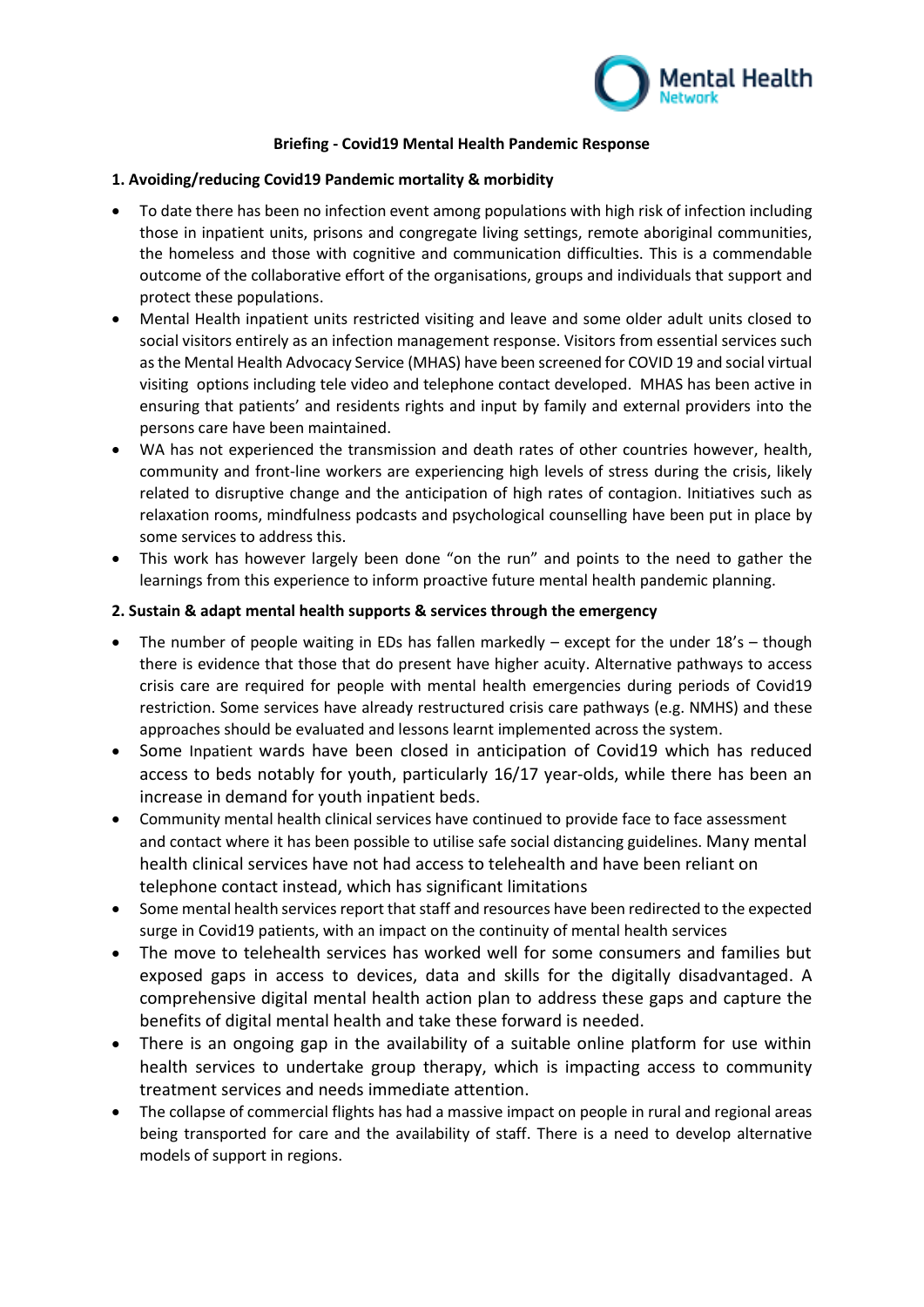

- Accommodation support pathways have been interrupted as some accommodation service providers have not accepted new referrals due to the pandemic response. While efforts have been made for a co-ordinated response to this issue it points to the need for stronger sector wide system governance at health service level .
- There are significant limitations in the Primary Care Better Access Program's capacity to respond to the Covid19 situation. There is no bulk-billing incentive for private therapy practitioners which restricts access to those who can pay, and the 10-session model is not fit for purpose for those with moderate to serious mental health issues. Many private providers of mental health care (including Psychiatrists and Psychologists) have switched to telehealth which can potentially improve accessibility to private mental health care. However, clinical processes and referral pathways have also been disrupted and these new options have not been fully utilised. There is a need to strengthen the connection between public clinical mental health services as well as private providers of mental health services, community care and primary health care so that those with serious mental health issues are more effectively supported in the community.

### **3. Respond to mental health impact of pandemic suppression**

- Preparation is needed for the possibility of a rapid increase in demand on emerging from the Covid19 shut down. For example, for youth and adults with eating disorders the pathway to treatment is often through presentation at ED and inpatient medical admission. This pathway has been interrupted by Covid 19 response and will likely result in presentations with higher levels of acuity coming out of the shutdown. Alternative responses such as community and day programs could be stood up in short time and would provide an ongoing alternative to inpatient treatment for many.
- Some mental health services have increased Hospital in the Home (HitH) services as an alternative to inpatient care and as a strategy to cope with any surge for mental health care that may occur in later phases of the COVID-19 crisis. These models require further evaluation and consideration for more widespread implementation.
- Aboriginal communities have been particularly concerned about the restriction in numbers being allowed to attend funerals due to social distancing.
- People from culturally and linguistically diverse backgrounds have been affected by the restriction on face to face interpreting and translation services during the emergency.
- Carers are currently unable to access respite because of social distancing, are isolated more than usual and vulnerable to abuse. People on Carer payments are not eligible for the top-up payments like people on Job Seeker payments. Carer stress and burnout are predictors of physical and mental ill health and carers will require targeted support coming out of the emergency.
- Restrictions around birth and labour have created a lot of anxiety for pregnant women and the absence of social supports from people during hospitalisation and birth, and the social distancing for new families points to the need for planned and directed support for COvid19 birth families.
- Older adults will be disproportionately impacted due to the greater level of social isolation they have experienced through the emergency period and the increased risks associated with Covid-19 infection and associated anxiety. It is likely that there will be an increase demand for mental health services as restrictions ease. Innovative responses (online 'visiting", visiting windows etc) that have been initiated during the emergency should be curated and designed into future interventions.

### **4. Respond to long term mental health impacts of pandemic**

• There are widespread reports of increased calls to mental health crisis and emergency lines, and the systematic collection of data about these calls, including the social impact of Covid19 that are associated with distress and/or deterioration in mental health, the severity of the distress